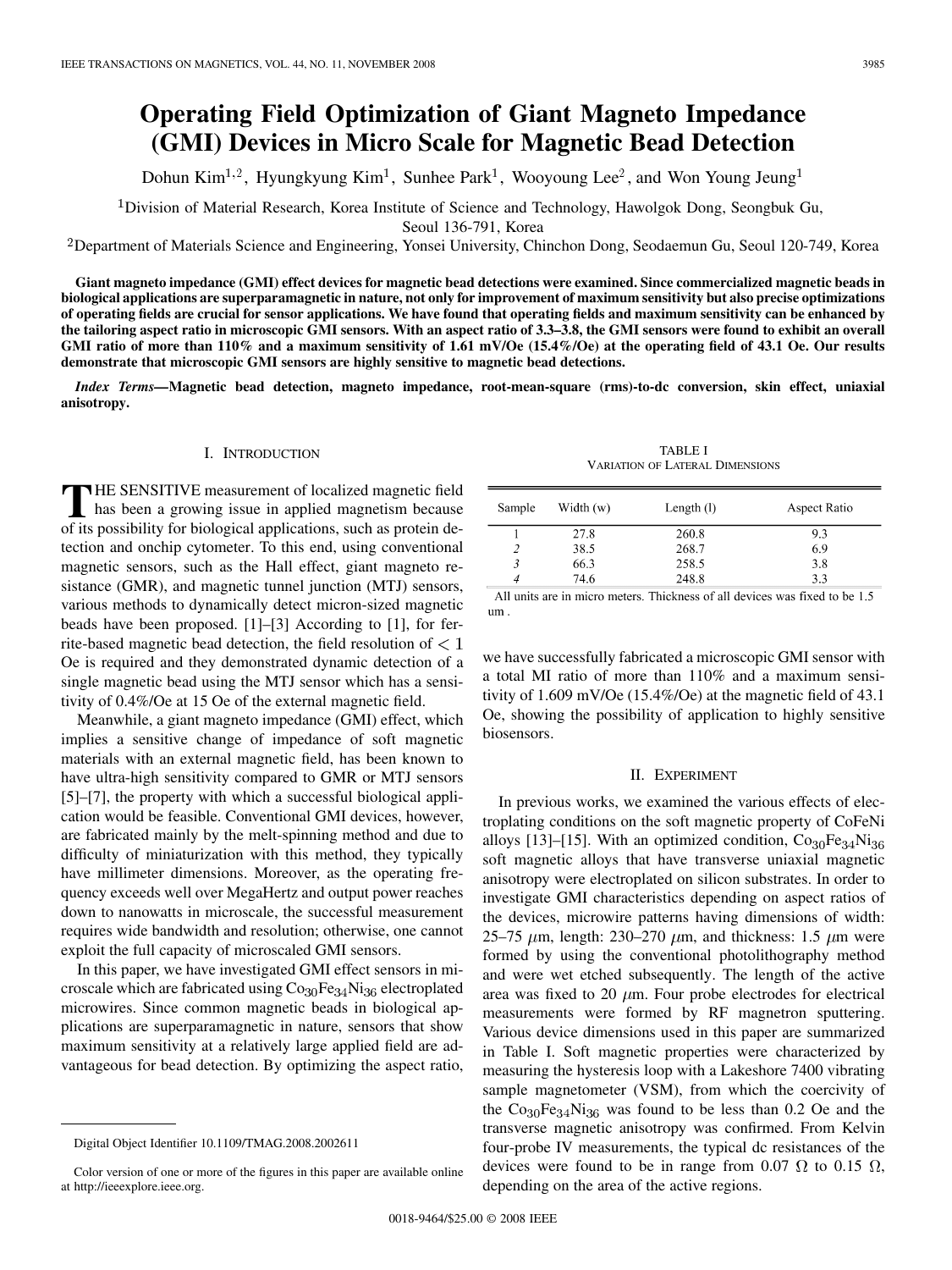Conventionally, the impedance profile at high frequencies is determined by measuring the reflection coefficient with network analyzers. Although total impedances of present devices are expected to be larger than dc resistances at high frequencies, their values are too low to be measured accurately by this method since network analyzers are typically optimized for 50- or 75- $\Omega$ electrical networks [4]. More important, since it is the output voltage, which is ultimately used for the sensor application, we used the sensor's root mean square (rms) voltage signal for the magnetic impedance ratio evaluation according to the following formula:

$$
GMI(\%) = \frac{V_{\rm rms}(H) - V_{\rm rms}(0)}{V_{\rm rms}(0)}\tag{1}
$$

where  $V_{\text{rms}}(H)$  and  $V_{\text{rms}}(0)$  represent the sensor output rms voltage with an applied magnetic field and zero magnetic field, respectively. We used the Agilent 33220A function generator as an RF sine-wave signal source, of which source the RF power is set to be approximately 7 dBm (5 mW) for all measurements.

Fig. 1 shows the schematic block diagram of detecting sensor output. Magneto impedance sensors basically utilize ac signals which must be converted to the dc value for sensor applications. In [10], depending on the measurement scheme and operating temperature, a direct Schottky diode or synchronized rectification using an analog switch was adapted in the sensor circuitry. Since it is needed to improve the minimum detectable voltage as the device dimension is reduced down to microscale, we adapted the rms-to-dc conversion technique for detecting the sensor output using Analog Devices' AD8361 RF detector integrated-circuit (IC) chip. Inside the AD8361's transconductance cell, the RF signal from the GMI sensor induces thermal energy which is transformed into dc voltage that is directly proportional to the rms value of the signal. Then, the resulting dc voltage can be easily amplified with an instrumentation amplifier having a high common-mode rejection ratio (CMRR) in order to increase the SNR and be measured using A conventional digital multimeter (DMM) with high accuracy. The overall gain of the measurement system was set to be approximately 20 dB (ten times). Due to its inherent large bandwidth and high resolution, it is expected that the rms-to-dc conversion scheme is adequate for microscale GMI measurement.

### III. RESULT AND DISCUSSION

Since the detection of the super paramagnetic beads utilizes stray dipole fields from the beads, measurement is commonly performed with an applied magnetic field, called the operating field, where the sensor shows maximum sensitivity. Since the stray field increases along with the applied field, it may be advantageous to have a large operating field. On the other hand, when this field is too large, undesirable effects, such as particle aggregation occur. Therefore, for the magnetic bead sensor application, not only is there animprovement of maximum sensitivity but also precise optimization of the operating field is important.

It is well known from previous works [4]–[8] that the GMI effect stems from the following effects depending on the



Fig. 1. (a) Schematic diagram of the RF power measurement using the AD8361 RF detector IC. (b) Microscope image of a typical GMI sensor used in this paper. The length between the voltage-sensing electrode was fixed to 20  $\mu$ m.

frequencies of exciting ac signals. First, below the megahertz region, a variation of inductive reactance dominates the total impedance changes under the applied magnetic field. This effect is called the magneto inductive effect [4]. In this regime, device impedance shows the maximum value at zero magnetic fields and decreases monotonically as the applied magnetic field increases. Despite the reported high sensitivity [4], [5] at this low frequency, however, the operating frequency cannot be set to this regime because magnetic beads hardly emanate the stray field due to the near zero operating field.

In contrast, in microwave frequencies above 1 GHz, ferromagnetic resonance (FMR) contributes to the impedance profile and impedance maximum occurs at a relatively large magnetic field. However, too large of an operating field and broadening of the impedance peak around the resonance field inhibits setting the operating frequency at this regime. Therefore, we set the operating frequency in the radio-frequency (RF) region, that is, from 1 MHz to 300 MHz. In this regime, the severe eddy current inhibits the domain wall motion so that magnetization rotation mainly determines the magnetization process. Also, due to the skin effect, an applied electromagnetic field is concentrated at the surface of the material [6]–[8]. This increased surface contribution largely modifies an impedance profile so that the GMI ratio increases well above a few tens of percent and typically has a reasonable operating field.

Fig. 2 shows the MI profiles of micron-scaled sensors fabricated in this paper. In the RF frequency regime, the typical impedance profile shows double peak behavior as an external applied magnetic field is swept from negative maximum to positive maximum value [6], [8]. In Fig. 2, for the purpose of clarity, impedance profiles in the positive magnetic-field region are presented. As total impedances of active area of the devices are typically much less than 1  $\Omega$ , almost the entire incident signal is reflected back to the signal source and the rms voltage across the device active area at zero magnetic field was found to be approximately 1 mV  $(-47 \text{ dBm})$ . Beginning with this value, the maximum rms voltage reached approximately  $2.2 \text{ mV}$  ( $-40.1$ ) dBm). According to these rms voltage measurements, the typical MI ratio of our devices with respect to the external magnetic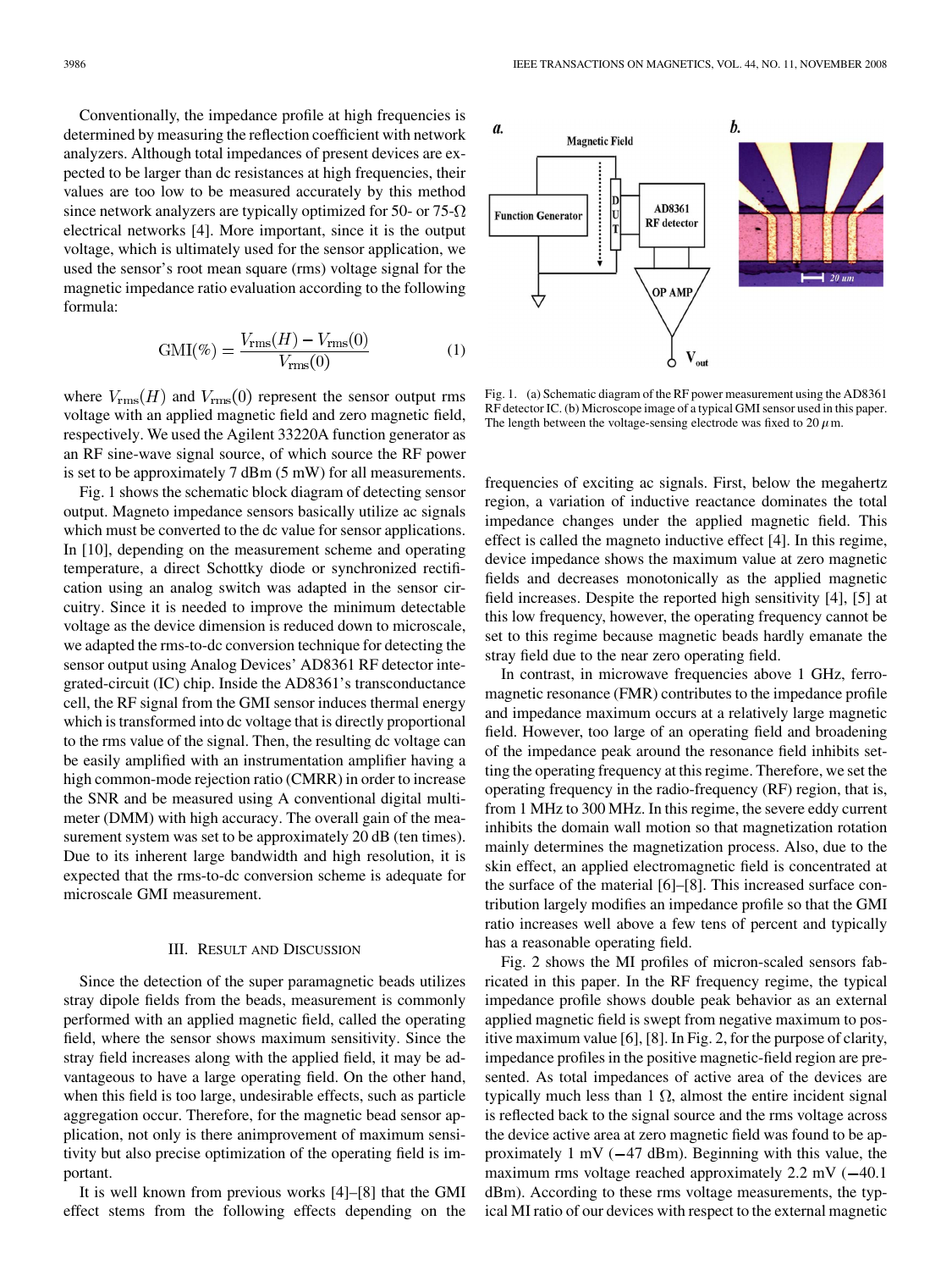

Fig. 2. Sensor characteristics of micron-scaled GMI devices. (a) Sensor output voltage with respect to the applied magnetic field. (b) GMI ratio in percentage.

field was measured to be more than 110% as the ac source signal with a frequency of 20 MHz and 7-dBm power were applied.

It was found that the external field point where the rms voltage maximum occurs largely depends on the lateral aspect ratio of the devices. Since the rms voltage variation, hence, the impedance variation, is most rapid around this field point, the operating field of the devices is largely determined by this value. Beginning with 22 Oe of the operating field at the lateral aspect ratio of 9.3, it was increased up to 46.5 Oe at the aspect ratio of 3.8. The external field at impedance maximum is closely related to the device's anisotropy field. From classical electrodynamics based on Maxwell and Landau–Lifschitz–Gilbert equations, Usov N.A. *et al.* [12] showed that in the quasistatic limit, RF impedance maximum occurs approximately when the external field reaches the transverse anisotropic field of the material. As the transverse anisotropic field increases as the aspect ratio decreases due to reduced-shape anisotropy, this tendency is consistent with conventional millimeter-sized GMI sensors. However, compared to conventional GMI devices of which the typical aspect ratio is more than 20, the contribution of shape anisotropy to the maximum field point is substantially increased



Fig. 3. Operating field and maximum sensitivity with respect to the aspect ratio of the GMI devices.

in micron-scaled GMI devices. From previous works, we have fabricated the Co<sub>30</sub>Fe<sub>34</sub>Ni<sub>36</sub> GMI device, which is 150  $\mu$ m wide and 5 mm long (aspect ratio over 30) of which the maximum field point was measured to be about 18 Oe. Therefore, this result shows that a dramatic increase of the operating point for GMI devices in micron scale can be possible by reducing the lateral aspect ratio of the devices.

Moreover, the unique property of our micro sensors is that the maximum sensitivity, defined by output voltage variation per unit magnetic field, also increases as the aspect ratio decreases. Beginning with the lowest maximum sensitivity of 1 mV/Oe at the aspect ratio of 9.3, 1.6 mV/Oe was recorded approximately at the aspect ratio of 3.3. From the previous works [8], [9], [12], it was reported that the impedance maximum peak broadens as the operating field point increases; thus, maximum sensitivity decreases as the lateral aspect ratio decreases. Moreover, since previous theoretical works, such as [11], assume an infinite length along the wire axis, they exclude shape anisotropy and cannot explain the present result for micron-scaled devices. Therefore, further research is needed in order to successfully describe GMI characteristics when device length becomes comparable to the width so that shape anisotropy considerably affects total impedance variation. Nevertheless, this result shows that by adjusting the aspect ratio of GMI sensors, the achievement of high maximum sensitivity as well as the reasonable operation field is possible.

In order to clearly indicate sensor characteristics, the maximum sensitivity and operating field with respect to the aspect ratio are depicted in Fig. 3. The maximum operating field was achieved when the aspect ratio is 3.8 and maximum sensitivity was found to be 1.609 mV/Oe (15. 4%/Oe) at the aspect ratio of 3.3.

The measured maximum operating field and maximum sensitivity, to our best knowledge, are the highest value among the magnetic sensors for biological applications. In future works, the RF lock in the amplifier can be used to further reduce noise and increase resolution of the measurement system. Finally, from this investigation, one can conclude that in order to increase the operating field and maximum sensitivity, the